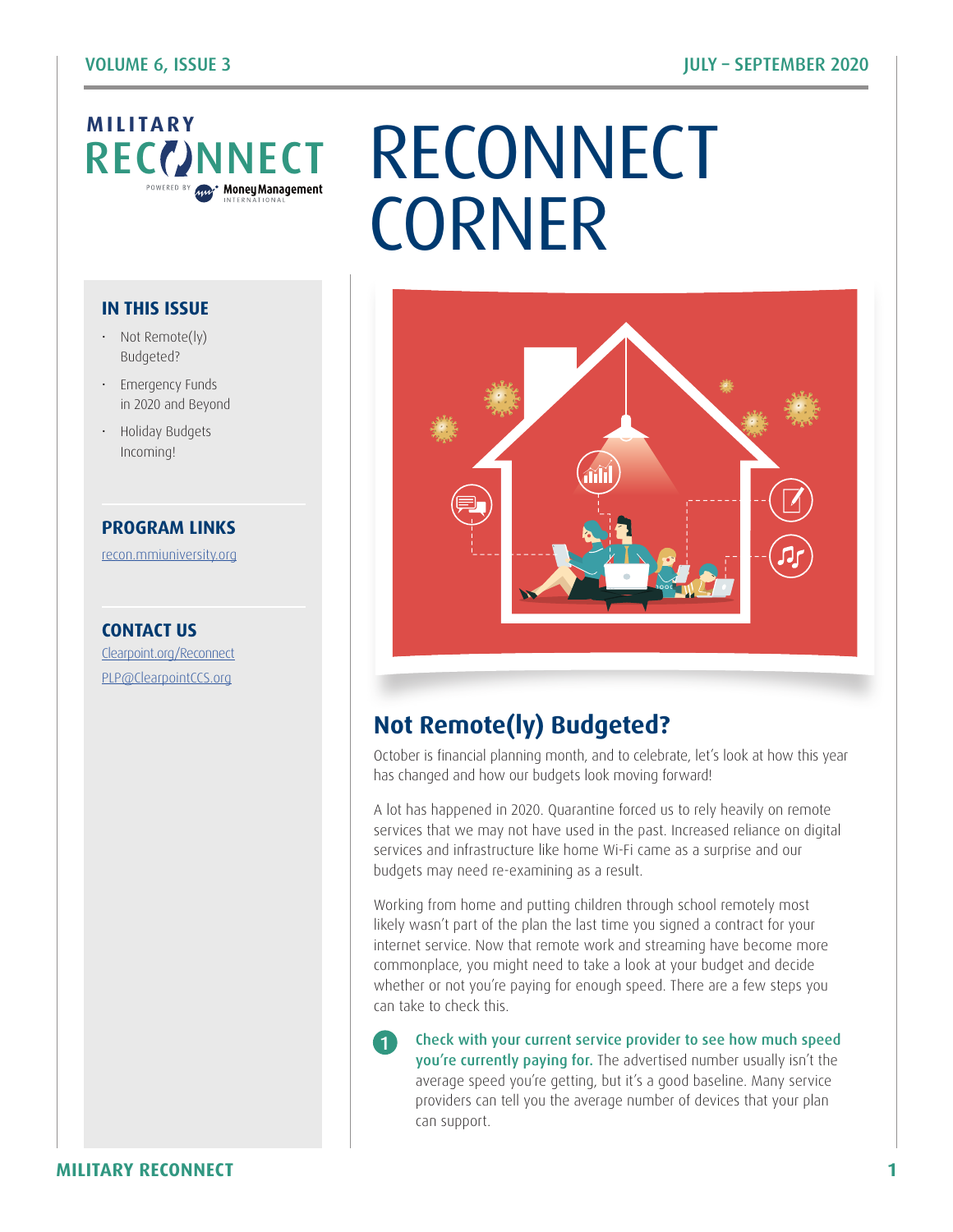#### VOLUME 6, ISSUE 3 JULY – SEPTEMBER 2020

2

3

Test your speed. You can do this by looking up an internet speed tester online; some search engines even have a builtin test that you can run. Compare these actual numbers to the numbers in your service plan. If you aren't getting what you pay for, call your provider and ask for an adjustment.

If you need more speed, look at your budget and decide what you can afford to spend. Once you have an idea of what you can spend and what you need, shop around. Your internet service provider might be willing to give you a deal on an upgrade to keep you as a customer. Alternatively, another provider might provide a better price to get your business.

In addition to attending work and school, more people are shopping online as well. Supermarkets and retail stores have expanded shop from home options, even delivering purchase the same day in many cases! Many of these services come with an added cost in tipping and service fees and can drain your budget over time if you don't account for them and plan. Consider planning grocery purchases out in advance so that you can hit minimum order totals and minimize any additional fees you might have to pay. If this isn't possible, make sure to adjust your budget to account for these extra costs.

 $500$ ccount

#### **Emergency Funds in 2020 and Beyond**

Many emergency budgets have been tested over the last six months. Whether you're working to kickstart your emergency savings, replenish your account, or add to what you already have, here are some proactive steps you can take:

#### **ADJUST YOUR BUDGET TO REBUILD QUICKLY**

This pandemic has shown us that some unforeseen situations can escalate quickly and linger for a long time. Adjusting your budget to identify priority expenses and cut back on non-necessity items could create the disposable income you need to help you boost your savings.

#### **USE APPS TO SAVE MORE EFFICIENTLY**

Many companies are shifting to mobile financial transactions in the wake of the pandemic and, in some cases, are offering savings to customers that pay their bills or interact with their services online. Examples of this include banking, insurance, and utilities. Check with your providers to see if these options can save you money on your bills or transactions.

#### **AUTOMATE**

Enrolling in autopay can protect you from late fees if you forget to pay a bill on time, and some services like utilities and insurance will reward you with discounts for enrolling. In addition to automatic bill pay, consider having savings automatically deposited into your emergency account on a regular basis to ensure you're making consistent contributions.